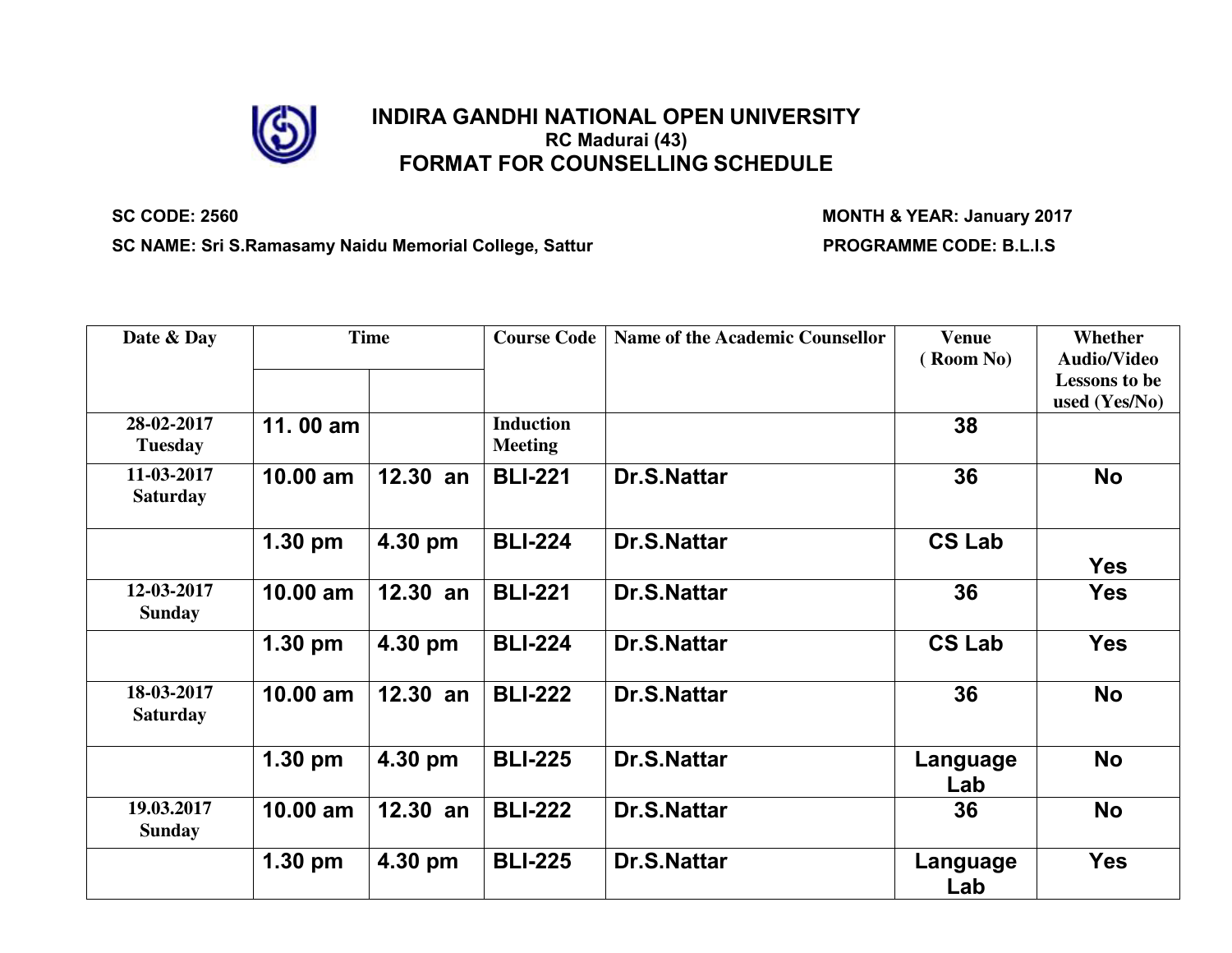| 25-03-2017<br><b>Saturday</b> | 10.00 am  | $12.30$ an | <b>BLI-223</b>  | <b>Dr.S.Nattar</b> | 36            | <b>No</b>  |
|-------------------------------|-----------|------------|-----------------|--------------------|---------------|------------|
|                               | $1.30$ pm | 4.30 pm    | <b>BLIE-227</b> | <b>Dr.S.Nattar</b> | Library       | <b>No</b>  |
| 26-03-2017<br><b>Sunday</b>   | 10.00 am  | $12.30$ an | <b>BLIE-226</b> | <b>Dr.S.Nattar</b> | 36            | <b>NO</b>  |
|                               | $1.30$ pm | 4.30 pm    | <b>BLIE-227</b> | <b>Dr.S.Nattar</b> | Library       | <b>Yes</b> |
| 01-04-2017<br><b>Saturday</b> | 10.00 am  | $12.30$ an | <b>BLI-223</b>  | <b>Dr.S.Nattar</b> | 36            | <b>No</b>  |
|                               | $1.30$ pm | 4.30 pm    | <b>BLIE-228</b> | <b>Dr.S.Nattar</b> | Library       | <b>No</b>  |
| 02-04-2017<br><b>Sunday</b>   | 10.00 am  | 12.30 an   | <b>BLIE-229</b> | <b>Dr.S.Nattar</b> | <b>CS lab</b> | <b>YES</b> |
|                               | $1.30$ pm | 4.30 pm    | <b>BLIE-228</b> | <b>Dr.S.Nattar</b> | Library       | <b>No</b>  |

**Signature of the Coordinator (with Seal)**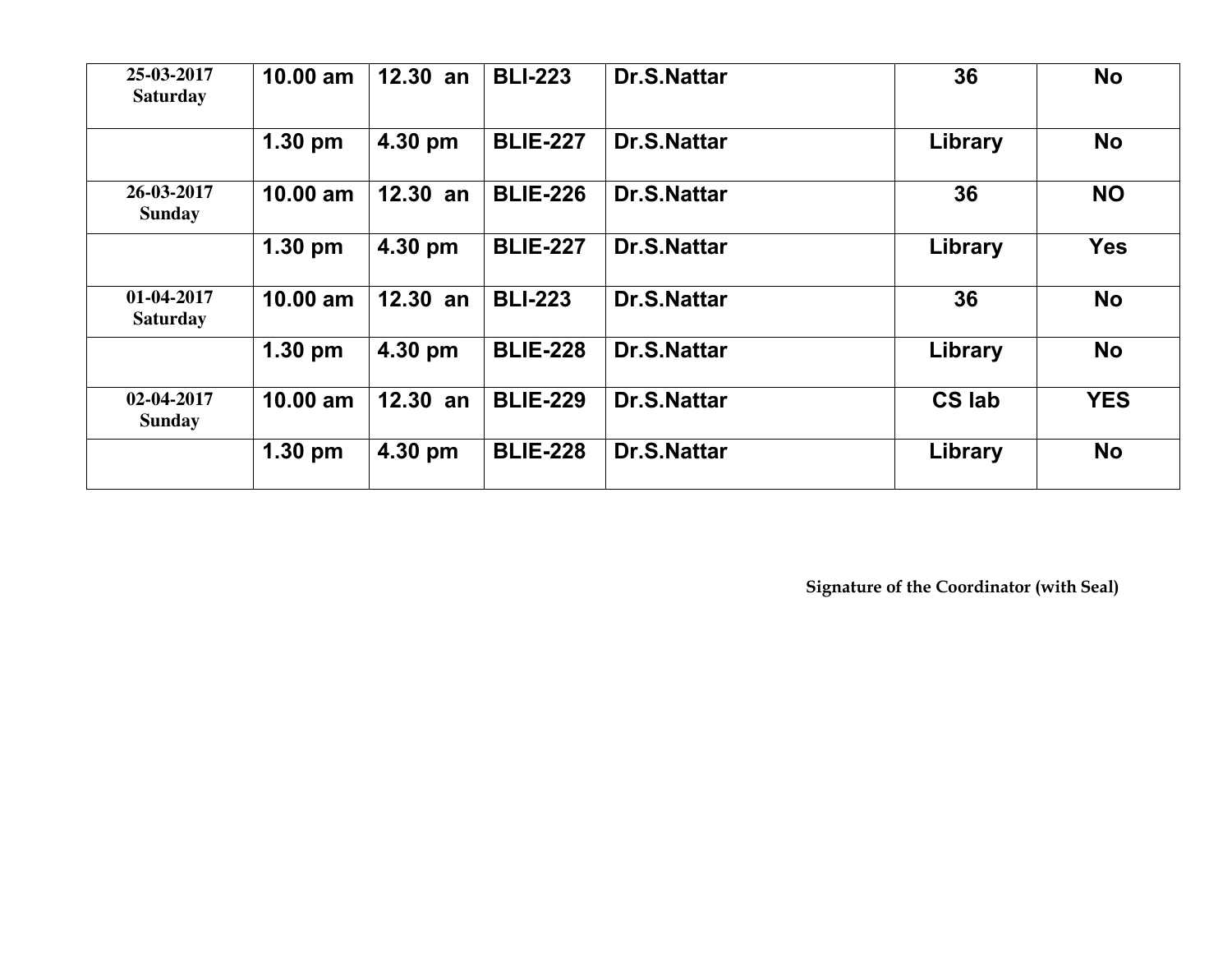

## **INDIRA GANDHI NATIONAL OPEN UNIVERSITY RC Madurai (43) FORMAT FOR COUNSELLING SCHEDULE**

#### **SC CODE: 2560 MONTH & YEAR: July 2016**

SC NAME: Sri S.Ramasamy Naidu Memorial College, Sattur **PROGRAMME CODE: CBS** 

**Batch - II**

| Date & Day                    |            | <b>Time</b>       | <b>Course Code</b>                 | <b>Name of the Academic Counsellor</b> | <b>Venue</b><br>(Room No) | Whether<br><b>Audio/Video</b><br><b>Lessons to be</b><br>used (Yes/No) |
|-------------------------------|------------|-------------------|------------------------------------|----------------------------------------|---------------------------|------------------------------------------------------------------------|
| 20-09-2016<br><b>Tuesday</b>  | 11.00 am   |                   | <b>Induction</b><br><b>Meeting</b> |                                        | 38                        |                                                                        |
| 24-09-2016<br><b>Saturday</b> | 10.00 am   | $12.30$ an        | <b>ECO-01</b>                      | <b>Dr.A.MUTHUMANI</b>                  | <b>NRS-1</b>              | <b>No</b>                                                              |
|                               | $2.00$ pm  | 4.30 pm           | <b>PCO-01</b>                      | <b>Dr.M.SAKTHI SARADHA</b>             | NRS-1                     | <b>No</b>                                                              |
| 25-09-2016<br><b>Sunday</b>   | $10.00$ am | $1.00 \text{ pm}$ | <b>BCOA-001</b>                    | <b>Dr.V.KANAGAVEL</b>                  | NRS-1                     | <b>No</b>                                                              |
|                               | $2.00$ pm  | 5.00 pm           | <b>BCOA-001</b>                    | <b>Dr.V.KANAGAVEL</b>                  | <b>NRS-1</b>              | <b>No</b>                                                              |
| 01-10-2016<br><b>Saturday</b> | 10.00 am   | $12.30$ an        | <b>ECO-01</b>                      | <b>Dr.A.MUTHUMANI</b>                  | <b>NRS-1</b>              | <b>No</b>                                                              |
|                               | 2.00 pm    | 4.30 pm           | <b>PCO-01</b>                      | <b>Dr.M.SAKTHI SARADHA</b>             | <b>NRS-1</b>              | <b>No</b>                                                              |
| 02.10.22016<br><b>Sunday</b>  | $10.00$ am | $1.00$ pm         | <b>BCOA-001</b>                    | <b>Dr.V.KANAGAVEL</b>                  | NRS-1                     | <b>No</b>                                                              |
|                               | 2.00 pm    | 5.00 pm           | <b>BCOA-001</b>                    | <b>Dr.V.KANAGAVEL</b>                  | <b>NRS-1</b>              | <b>No</b>                                                              |
| 08-10-2016<br><b>Saturday</b> | $10.00$ am | $12.30$ an        | <b>ECO-01</b>                      | <b>Dr.A.MUTHUMANI</b>                  | <b>NRS-1</b>              | <b>No</b>                                                              |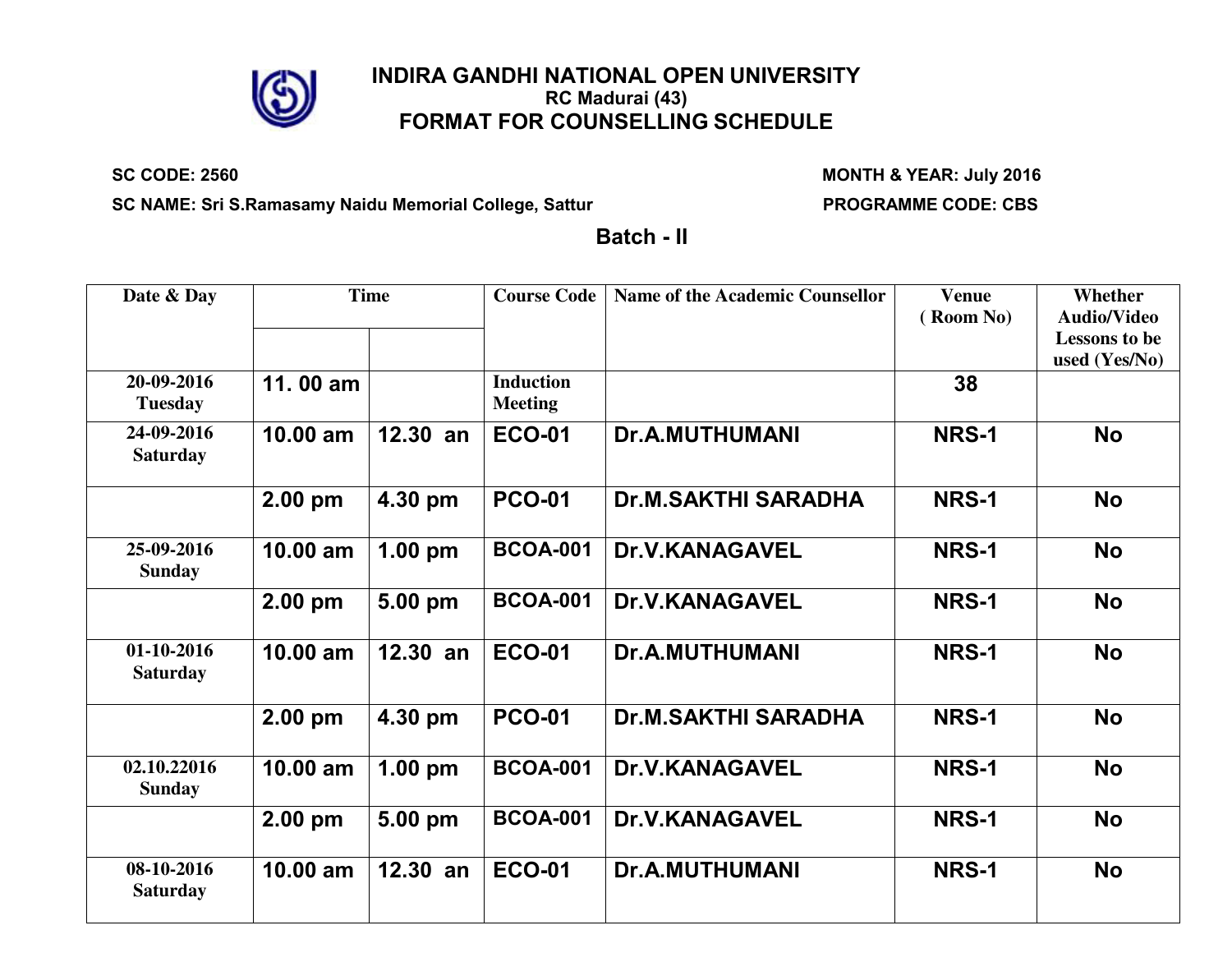|                               | $2.00$ pm  | 4.30 pm    | <b>PCO-01</b>   | <b>Dr.M.SAKTHI SARADHA</b> | <b>NRS-1</b>  | <b>No</b>  |
|-------------------------------|------------|------------|-----------------|----------------------------|---------------|------------|
| 09-10-2016<br><b>Sunday</b>   | $10.00$ am | $1.00$ pm  | <b>BCOA-001</b> | <b>Dr.V.KANAGAVEL</b>      | <b>NRS-1</b>  | <b>No</b>  |
|                               | $2.00$ pm  | 4.30 pm    | <b>PCO-01</b>   | <b>Dr.M.SAKTHI SARADHA</b> | <b>NRS-1</b>  | <b>No</b>  |
| 10-10-2016<br><b>Monday</b>   | $10.00$ am | $12.30$ an | <b>CITL-001</b> | <b>A.RAJESHKANNA</b>       | <b>CS Lab</b> | <b>Yes</b> |
|                               | $2.00$ pm  | 4.30 pm    | <b>CITL-001</b> | <b>A.RAJESHKANNA</b>       | <b>CS Lab</b> | <b>Yes</b> |
| 11-10-2016<br><b>Tuesday</b>  | 10.00 am   | 12.30 an   | <b>CITL-001</b> | <b>A.RAJESHKANNA</b>       | <b>CS Lab</b> | <b>Yes</b> |
|                               | 2.00 pm    | 4.30 pm    | <b>CITL-001</b> | <b>A.RAJESHKANNA</b>       | <b>CS Lab</b> | <b>Yes</b> |
| 12-10-2016<br>Wednesday       | 10.00 am   | 12.30 an   | <b>CITL-001</b> | <b>A.RAJESHKANNA</b>       | <b>CS Lab</b> | <b>Yes</b> |
|                               | $2.00$ pm  | 4.30 pm    | <b>CITL-001</b> | <b>A.RAJESHKANNA</b>       | <b>CS Lab</b> | <b>Yes</b> |
| 15-10-2016<br><b>Saturday</b> | 09.00 am   | $11.30$ am | <b>ECO-01</b>   | <b>Dr.A.MUTHUMANI</b>      | <b>NRS-1</b>  | <b>No</b>  |
|                               | $11.45$ am | 2.15 pm    | <b>PCO-01</b>   | <b>Dr.M.SAKTHI SARADHA</b> | <b>NRS-1</b>  | <b>No</b>  |
|                               | 2.30 pm    | 5.00 pm    | <b>ECO-01</b>   | <b>Dr.A.MUTHUMANI</b>      | <b>NRS-1</b>  | <b>No</b>  |
| 13-11-2016<br><b>Sunday</b>   | 10.00 am   | $1.00$ pm  | <b>CITL-001</b> | <b>A.RAJESHKANNA</b>       | <b>CS Lab</b> | <b>No</b>  |
|                               | 2.00 pm    | 5.00 pm    | <b>CITL-001</b> | <b>A.RAJESHKANNA</b>       | <b>CS Lab</b> | <b>Yes</b> |
| 19-11-2016<br><b>Saturday</b> | 10.00 am   | $1.00$ pm  | <b>CITL-001</b> | <b>A.RAJESHKANNA</b>       | <b>CS Lab</b> | <b>Yes</b> |
|                               | 2.00 pm    | 5.00 pm    | <b>CITL-001</b> | <b>A.RAJESHKANNA</b>       | <b>CS Lab</b> | <b>Yes</b> |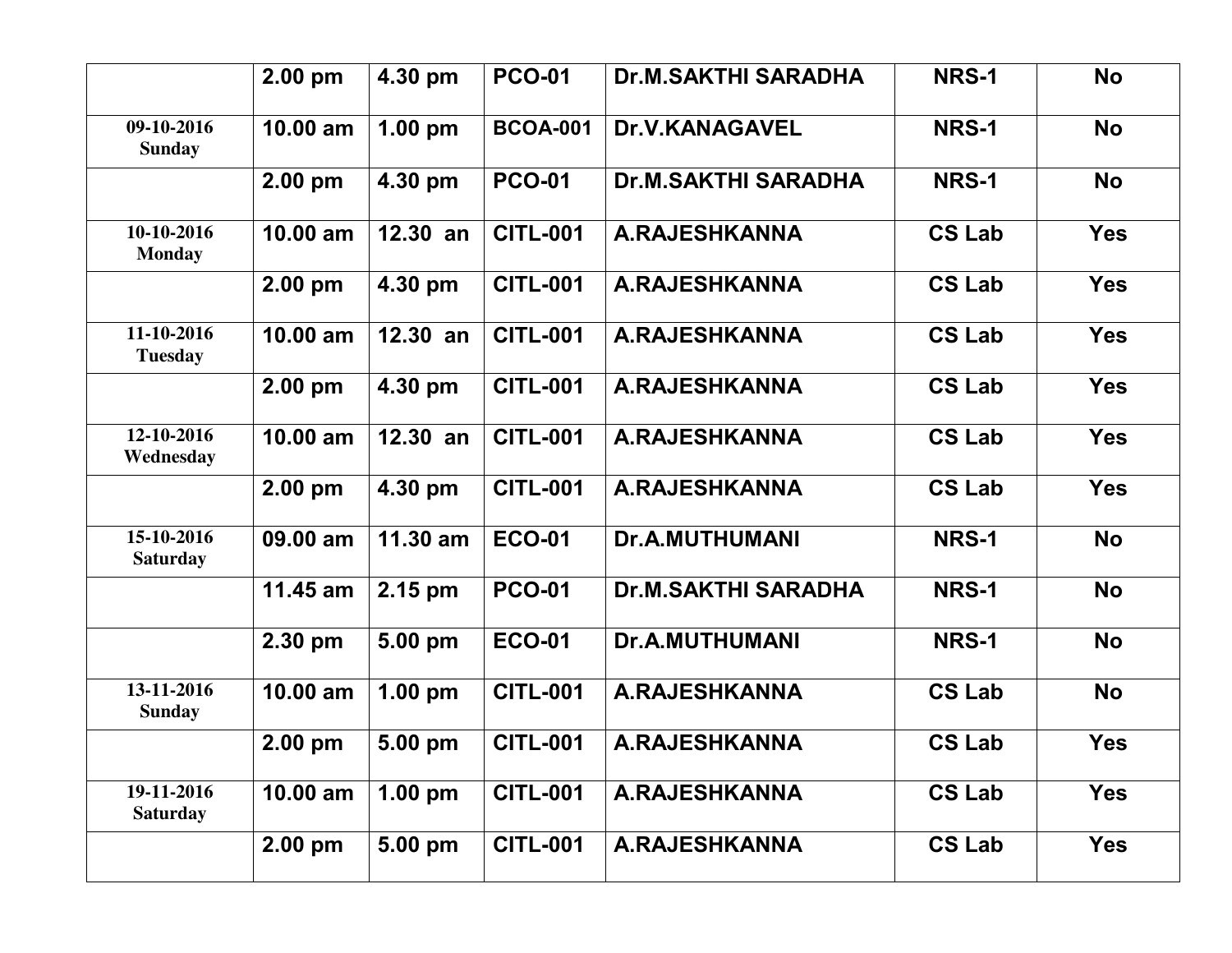| 20-11-2016<br><b>Sunday</b>   | 10.00 am   | $1.00$ pm         | <b>CITL-001</b> | <b>A.RAJESHKANNA</b> | <b>CS Lab</b> | <b>Yes</b> |
|-------------------------------|------------|-------------------|-----------------|----------------------|---------------|------------|
|                               | 2.00 pm    | 5.00 pm           | <b>CITL-001</b> | <b>A.RAJESHKANNA</b> | <b>CS Lab</b> | <b>Yes</b> |
| 26-11-2016<br><b>Saturday</b> | $10.00$ am | $1.00 \text{ pm}$ | <b>CITL-001</b> | <b>A.RAJESHKANNA</b> | <b>CS Lab</b> | <b>Yes</b> |
|                               | $2.00$ pm  | 5.00 pm           | <b>CITL-001</b> | A.RAJESHKANNA        | <b>CS Lab</b> | <b>Yes</b> |
| 27-11-2016<br><b>Sunday</b>   | $10.00$ am | $1.00$ pm         | <b>CITL-001</b> | <b>A.RAJESHKANNA</b> | <b>CS Lab</b> | <b>Yes</b> |
|                               | $2.00$ pm  | 5.00 pm           | <b>CITL-001</b> | <b>A.RAJESHKANNA</b> | <b>CS Lab</b> | <b>Yes</b> |
| 03-12-2016<br><b>Saturday</b> | $10.00$ am | $1.00$ pm         | <b>CITL-001</b> | <b>A.RAJESHKANNA</b> | <b>CS Lab</b> | <b>Yes</b> |
|                               | $2.00$ pm  | 5.00 pm           | <b>CITL-001</b> | A.RAJESHKANNA        | <b>CS Lab</b> | <b>Yes</b> |

**Signature of the Coordinator (with Seal)**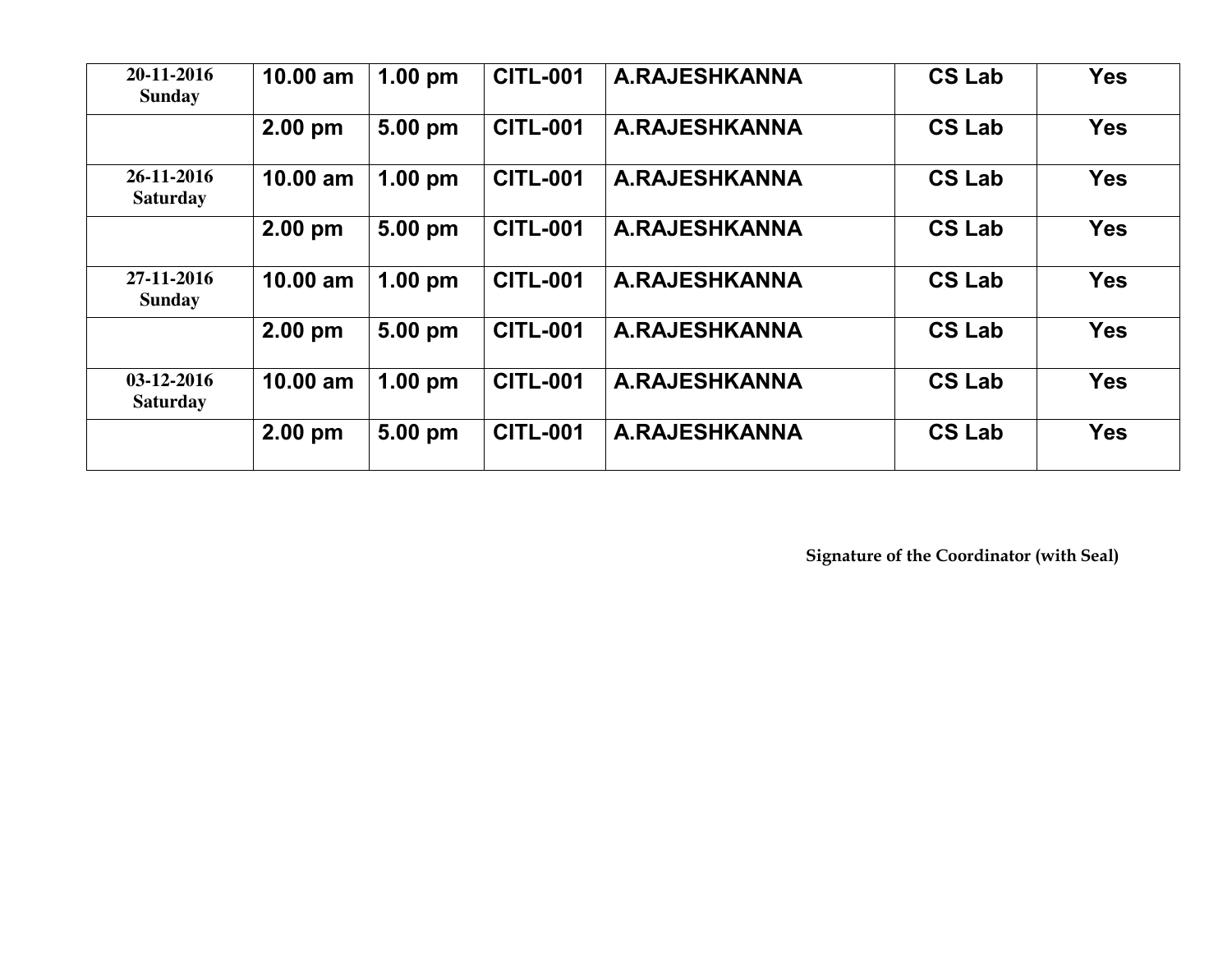

## **INDIRA GANDHI NATIONAL OPEN UNIVERSITY RC Madurai (43) FORMAT FOR COUNSELLING SCHEDULE**

### **SC CODE: 2560 MONTH & YEAR: July 2016**

SC NAME: Sri S.Ramasamy Naidu Memorial College, Sattur **PROGRAMME CODE: CFN** 

**Batch - I**

| Date & Day                    |          | <b>Time</b> | <b>Course Code</b>                 | <b>Name of the Academic</b><br>Counsellor | <b>Venue</b><br>(Room No) | Whether<br><b>Audio/Video</b><br><b>Lessons to be</b><br>used (Yes/No) |
|-------------------------------|----------|-------------|------------------------------------|-------------------------------------------|---------------------------|------------------------------------------------------------------------|
| 20-09-2016<br><b>Tuesday</b>  | 11.00 am |             | <b>Induction</b><br><b>Meeting</b> |                                           | 39                        |                                                                        |
| 24-09-2016<br><b>Saturday</b> | 09.00 am | 11.30 am    | <b>CFN-1</b>                       | <b>A.RAJESH KANNA</b>                     | <b>A1</b>                 | <b>No</b>                                                              |
|                               | 11.45 am | 2.15 pm     | CFN-2                              | <b>Dr.V.KANAGAVEL</b>                     | <b>A1</b>                 | <b>No</b>                                                              |
|                               | 2.30 pm  | 5.00 pm     | CFN-3                              | <b>A.RAJESH KANNA</b>                     | <b>A1</b>                 | <b>No</b>                                                              |
| 01-10-2016<br><b>Saturday</b> | 09.00 am | $11.30$ am  | <b>CFN-1</b>                       | <b>A.RAJESH KANNA</b>                     | A <sub>1</sub>            | <b>No</b>                                                              |
|                               | 11.45 am | 2.15 pm     | CFN-2                              | <b>Dr.V.KANAGAVEL</b>                     | <b>A1</b>                 | <b>No</b>                                                              |
|                               | 2.30 pm  | 5.00 pm     | CFN-3                              | <b>A.RAJESH KANNA</b>                     | <b>A1</b>                 | <b>No</b>                                                              |
| 08-10-2016<br><b>Saturday</b> | 09.00 am | 11.30 am    | CFN-1                              | <b>A.RAJESH KANNA</b>                     | A <sub>1</sub>            | <b>No</b>                                                              |
|                               | 11.45 am | 2.15 pm     | CFN-2                              | <b>Dr.V.KANAGAVEL</b>                     | <b>A1</b>                 | <b>No</b>                                                              |
|                               | 2.30 pm  | 5.00 pm     | CFN-3                              | <b>A.RAJESH KANNA</b>                     | <b>A1</b>                 | <b>No</b>                                                              |